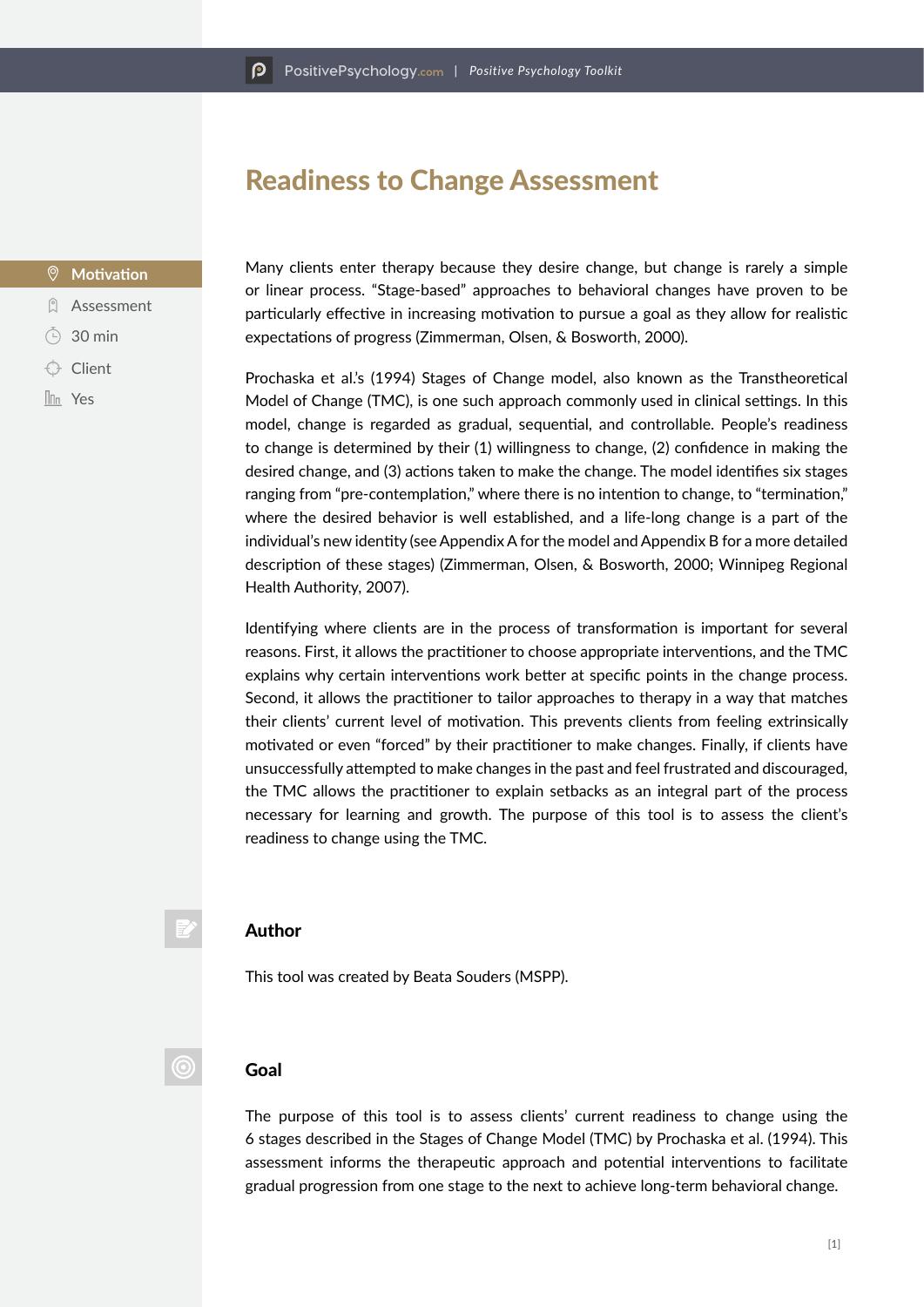### Advice

- Please note that this tool provides only a very general indication of the client's stage of change. This tool should be considered as a conversation starter.
- Make sure to verify the assessment by always consulting the results with your clients. Do clients recognize themselves in the stage that was identified?
- In this assessment, the answers to questions are limited to "agree" and "disagree" to avoid introducing more ambiguity when assessing motivation.
- If a client scores the same on two different stages, it is advisable to select a stage further in the process of change. For example, the client who scores the same on "contemplation" and "preparation" should be considered to be in the "preparation" stage of the model.
- It is important to consider not only the clients' overall score on the assessment but also their answers to the individual items, as these reveal why clients find themselves in a given stage. For example, if clients' overall scores indicated that they are in the pre-contemplation stage, the specific items selected can provide insight into the four possible reasons for *why* they are not ready to change (see Stages of change summary chart in Appendix B for a detailed description). These distinctions inform different approaches to collaboration in problem-solving.
- Clients need to understand that relapse is normal and that as many as 80% of clients experience it at least once during the process (Prochaska et al., 1995).
- For ease of application, refer to the Model of change in Appendix A and the Stages of change summary chart in Appendix B. Provide the client with the simplified assessment, included in Appendix C, to follow during the session.
- The tool can be used both in the beginning and throughout the therapeutic relationship to measure progress. Once clients are familiar with the model, they can indicate where they are in the process of change.

#### References

- DiClemente, C. C., & Prochaska, J. O. (1998). Toward a comprehensive, transtheoretical model of change: Stages of change and addictive behaviors. In W.R. Miller & N. Heather (Eds.). *Treating addictive behaviors* (2nd. Ed.). Plenum Press.
- Winnipeg Regional Health Authority. (2007). *Health behavior change: Participant workbook.* WRHA.
- Zimmerman, G.L., Olsen C.G., & Bosworth, M.F. (2000). A "stages of change" approach to helping patients change behavior, *American Family Physician*, *61*, 1409-1416.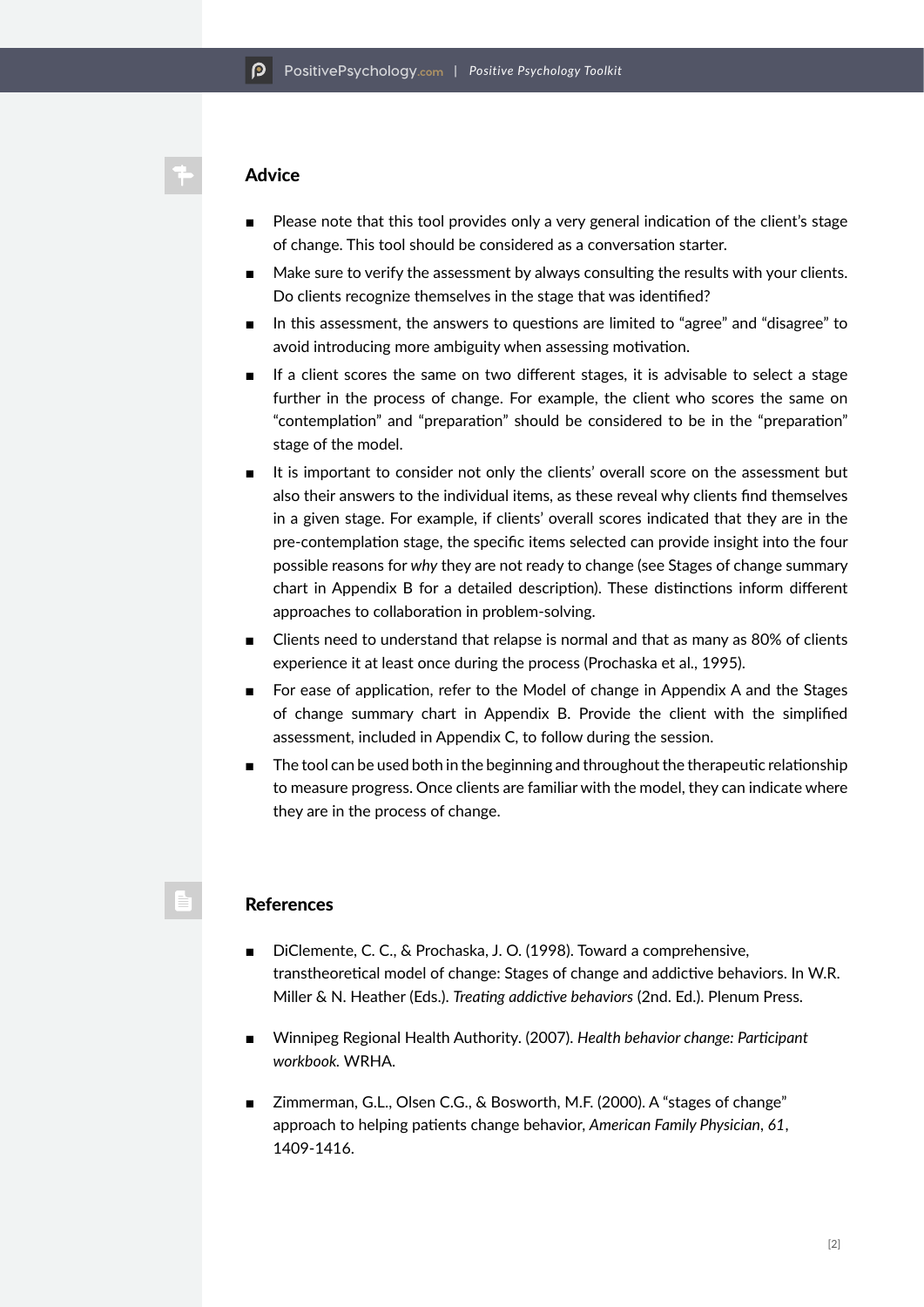# Readiness to Change Assessment

The following Readiness to Change Assessment is intended to identify the client's stage of change. It also measures willingness and ability to change, so that the practitioner can help the client progress to the next stage through appropriate steps.

## **Step 1: Identify the client's current situation**

Ask clients to briefly describe their current situation and the behavior they want to change. This could be something they want to change or something they have changed previously but perhaps have experienced a relapse.

## **Step 2: Administer the readiness to change assessment**

Read carefully the following statements that clients in different stages make about behavioral change. Ask clients to decide whether they agree or disagree with the statements, and check off their answers to each question. You can provide the client with the simple version of the assessment to follow along (found in Appendix C).

#### Readiness to change assessment

|                | <b>Statements</b>                                                     | Agree | Disagree | Office use                    |
|----------------|-----------------------------------------------------------------------|-------|----------|-------------------------------|
| 1              | I am fine where I am, I don't have any<br>problems that need changing |       |          | Pre-contemplation (Reluctant) |
| $\overline{2}$ | I might be ready for some self-improvement                            |       |          | Contemplation                 |
| 3              | I have decided I will change, just not yet                            |       |          | Preparation                   |
| 4              | Some people only talk about it, but I am<br>making changes            |       |          | Action                        |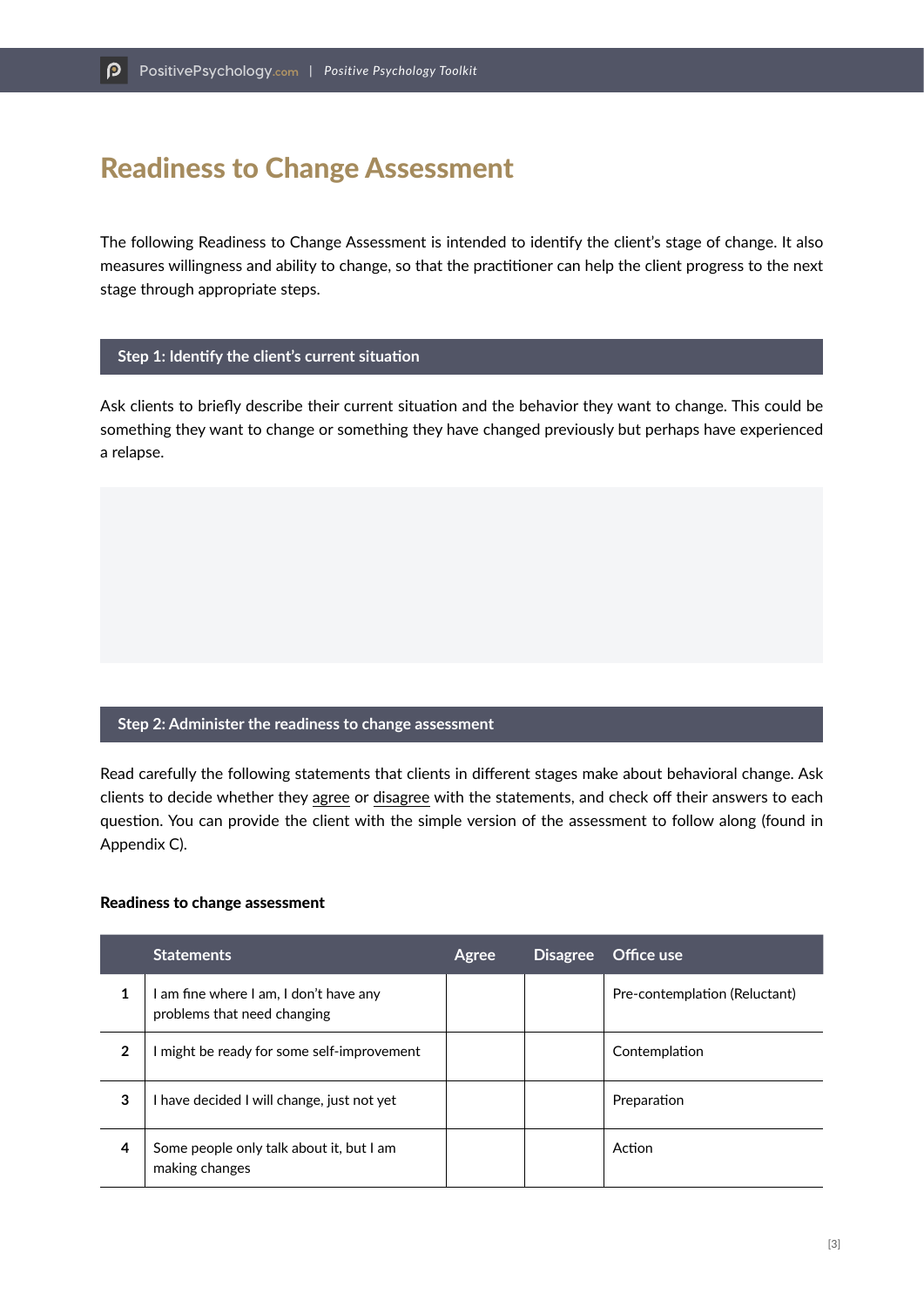|        | <b>Statements</b>                                                                    | Agree | <b>Disagree</b> | Office use                           |  |
|--------|--------------------------------------------------------------------------------------|-------|-----------------|--------------------------------------|--|
| 5      | I have changed and this feels good                                                   |       |                 | Maintenance                          |  |
| 6      | I don't want to change and will change when<br>I'm ready                             |       |                 | Pre-contemplation (Rebellious)       |  |
| 7      | I enjoy [behavior] but sometimes I think it<br>would be better to do it less         |       |                 | Contemplation                        |  |
| 8      | I have been looking at solutions to my<br>problem                                    |       |                 | Preparation                          |  |
| 9      | I have been cutting down on [behavior]                                               |       |                 | Action                               |  |
| 10     | This is my 2 <sup>nd</sup> or 3 <sup>rd</sup> attempt, I hope I can<br>maintain this |       |                 | Maintenance                          |  |
| 11     | What's the point, I'm going to fail anyway                                           |       |                 | Pre-contemplation (Resigned)         |  |
| 12     | Others have told me that I should change                                             |       |                 | Contemplation                        |  |
| 13     | I need to take care of other things first before<br>I can make this change           |       |                 | Preparation                          |  |
| 14     | I fell off the wagon but I'm back working on<br>[behavior]                           |       |                 | Action                               |  |
| 15     | I've made progress but I worry I can't keep up                                       |       |                 | Maintenance                          |  |
| 16     | For some people, this may be a problem, but it<br>does not apply to me               |       |                 | Pre-contemplation<br>(Rationalizing) |  |
| $17\,$ | I think I want to change, but I'm not sure what<br>to do about it                    |       |                 | Contemplation                        |  |
| 18     | I plan on starting next week                                                         |       |                 | Preparation                          |  |
| 19     | This is really hard, but I'm doing it                                                |       |                 | Action                               |  |
| 20     | I quit [behavior] for 6 months, but I had a<br>relapse                               |       |                 | Maintenance                          |  |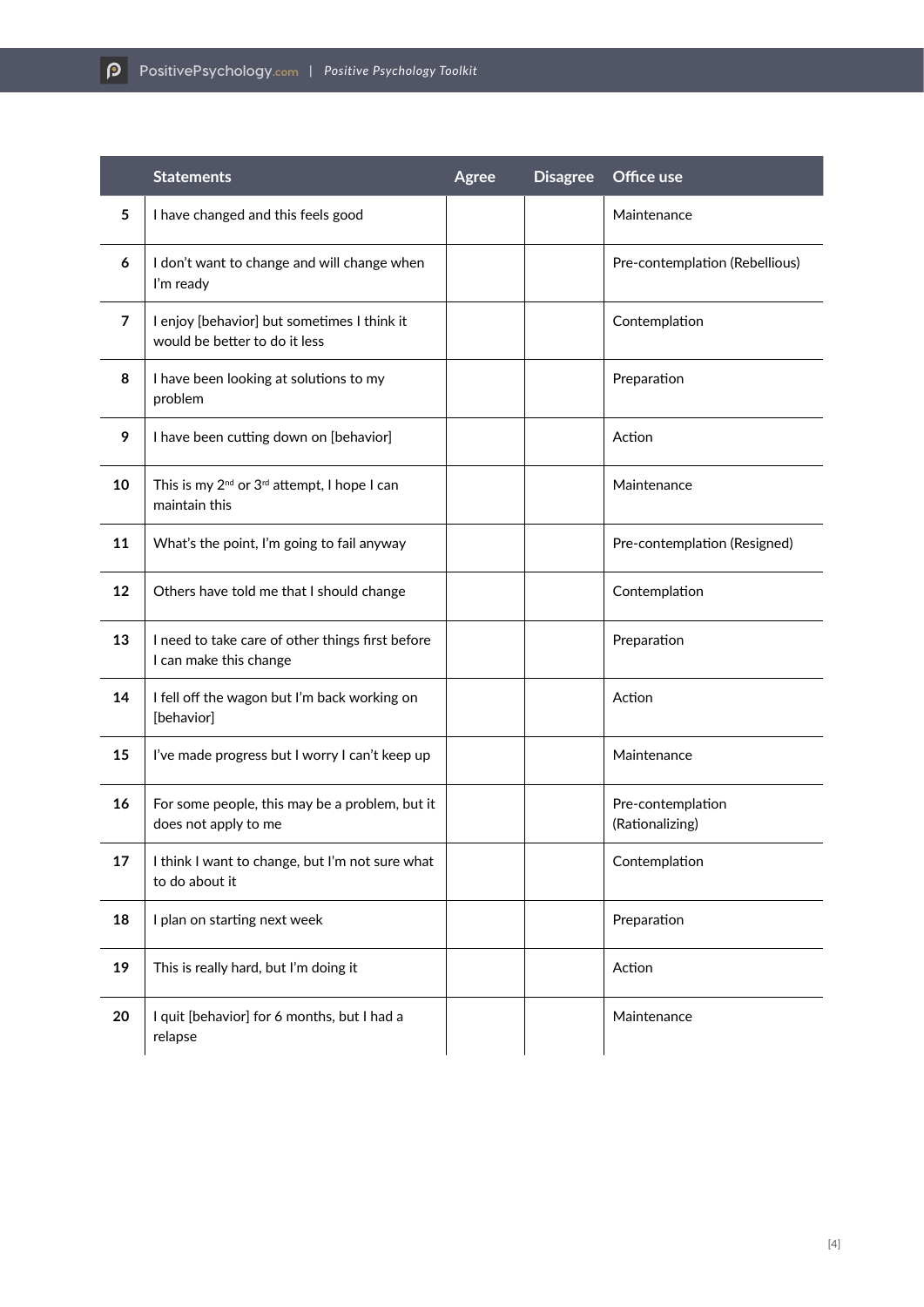#### **Step 3: Score the readiness to change and identify the stage of change**

Each item assesses a specific stage:

Items numbered 1, 6, 11,  $16$  = Pre-contemplation Items numbered 2, 7, 12, 17 = Contemplation Items numbered 3, 8, 13, 18 = Preparation Items numbered 4, 9, 14, 19 = Action Items numbered 5, 10, 15, 20 = Maintenance

All items are scored on the following scale: Disagree=0 and Agree=25. Sum the scores for all 4 items representing a specific stage to calculate the final score for each stage. There are 4 questions per stage; thus, the score for each stage will range from 0 to 100 in increments of 25.

Enter the client's score for each stage:

| Pre-contemplation | /100 |
|-------------------|------|
| Contemplation     | /100 |
| Preparation       | /100 |
| Action            | /100 |
| Maintenance       | /100 |

The highest score will reveal the client's stage of change. If two stages have the same score, the higher stage should be chosen.

#### **Step 4: Consult the results with the client**

Ask clients to reflect on the statements in the assessment and describe what stood out to them. Invite them to consider the next steps.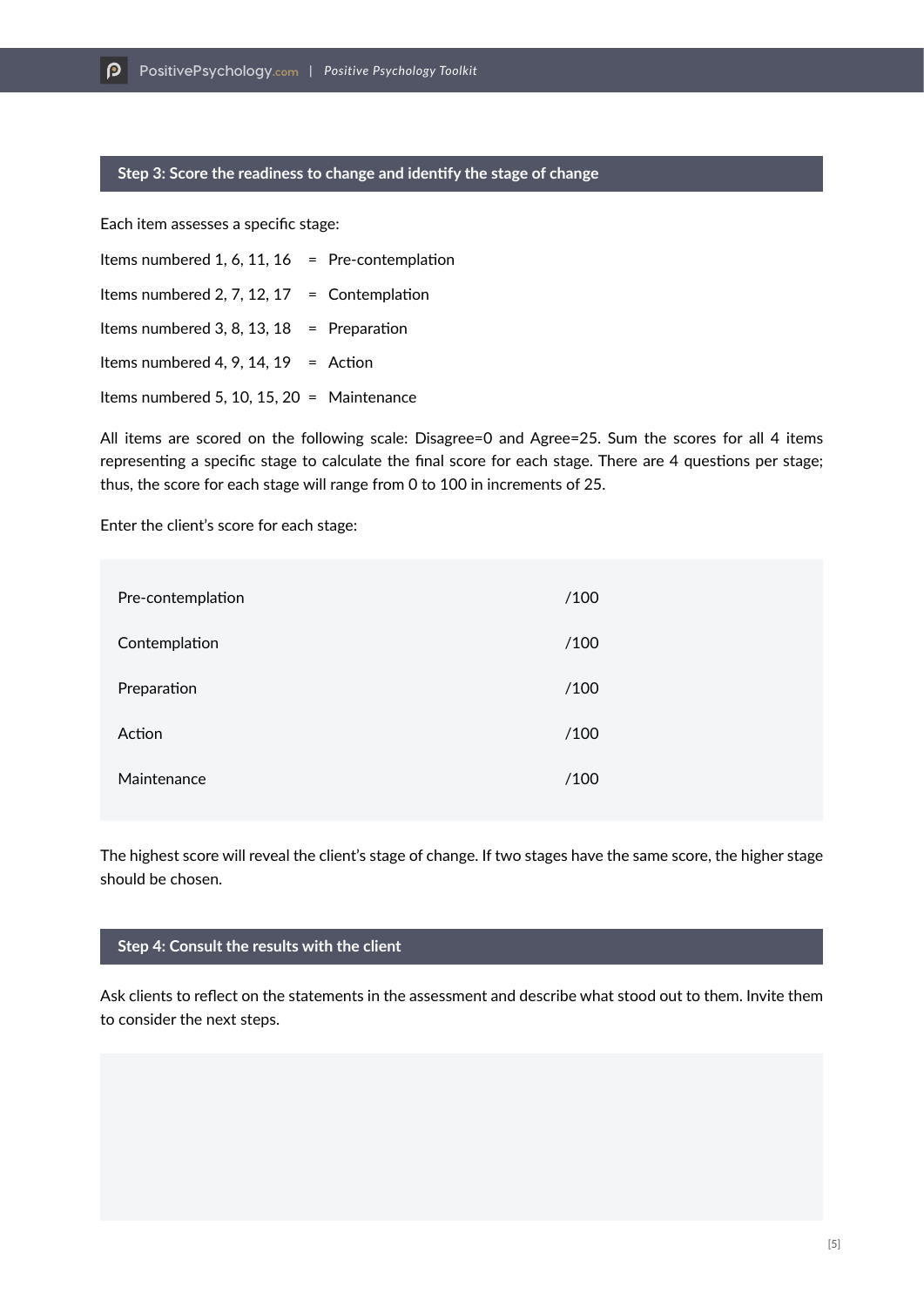## Appendix A: The model of change



[6]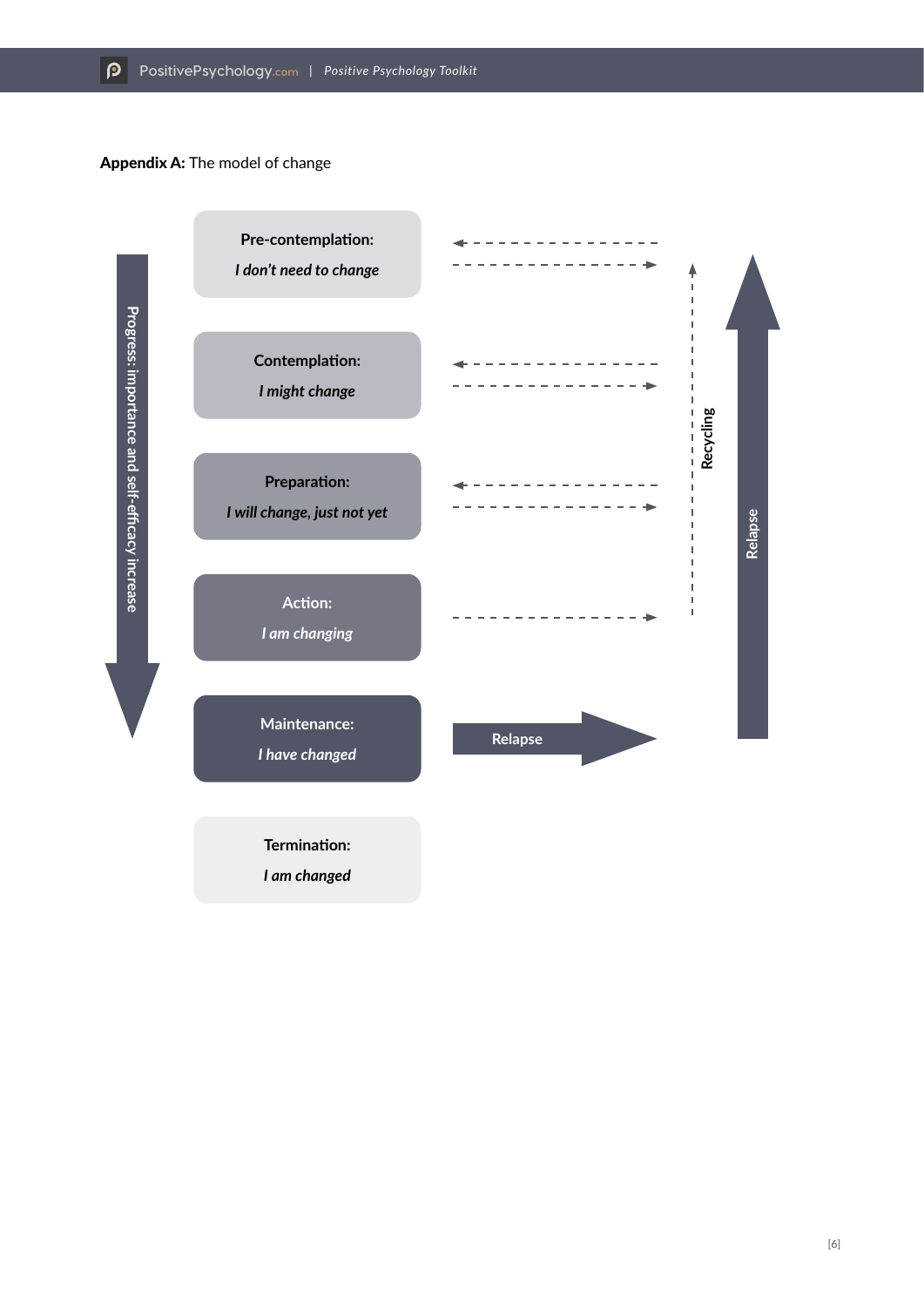| Appendix B: Stages of change summary chart |
|--------------------------------------------|
|--------------------------------------------|

| <b>Stage</b>          | <b>Attitude</b> | Core<br>thoughts          | <b>Critical markers</b>                                     | <b>Description</b>                                                                                                                                                                                                                                                                                                                                                                                                                                                                                                                                                        |
|-----------------------|-----------------|---------------------------|-------------------------------------------------------------|---------------------------------------------------------------------------------------------------------------------------------------------------------------------------------------------------------------------------------------------------------------------------------------------------------------------------------------------------------------------------------------------------------------------------------------------------------------------------------------------------------------------------------------------------------------------------|
| Pre-<br>contemplation | No              | I don't need<br>to change | Reluctant<br><b>Rebellious</b><br>Resigned<br>Rationalizing | In the pre-contemplation stage, there are four<br>possible reasons for resistance to change:<br>Reluctance: Clients are unwilling to consider<br>change, comfortable and averse to taking a<br>risk, unaware of consequences<br>Rebellion: Clients can be resistant to change<br>because they value their independence<br>Resignation: Clients feel helpless and<br>overwhelmed by problems and feel like a<br>failure<br>Rationalizing: Clients employ rationalization<br>as a form of protection; unlike rebellion, this<br>stance is more about thoughts than emotions |
| Contemplation         | Yes and<br>no   | I might<br>change         | Ambivalence                                                 | The contemplation stage is a period of<br>instability. Clients are thinking about change.<br>They are ambivalent while examining the<br>benefits of and obstacles to change while<br>looking for compelling reasons to change<br>through a risk/reward analysis. Some<br>clients will find themselves in this stage for<br>prolonged periods, experiencing stress as<br>they feel stuck.                                                                                                                                                                                  |
| Preparation           | Yes, but        | I will change             | Procrastination                                             | In the preparation stage, clients will see<br>change as important and view themselves<br>capable of change. However, they will often<br>make "yes, but" statements and put off<br>taking steps toward change. They will usually<br>find themselves planning and strategizing<br>for change, experimenting with changing<br>the desired behavior, seeking support,<br>and identifying potential roadblocks and<br>resources.                                                                                                                                               |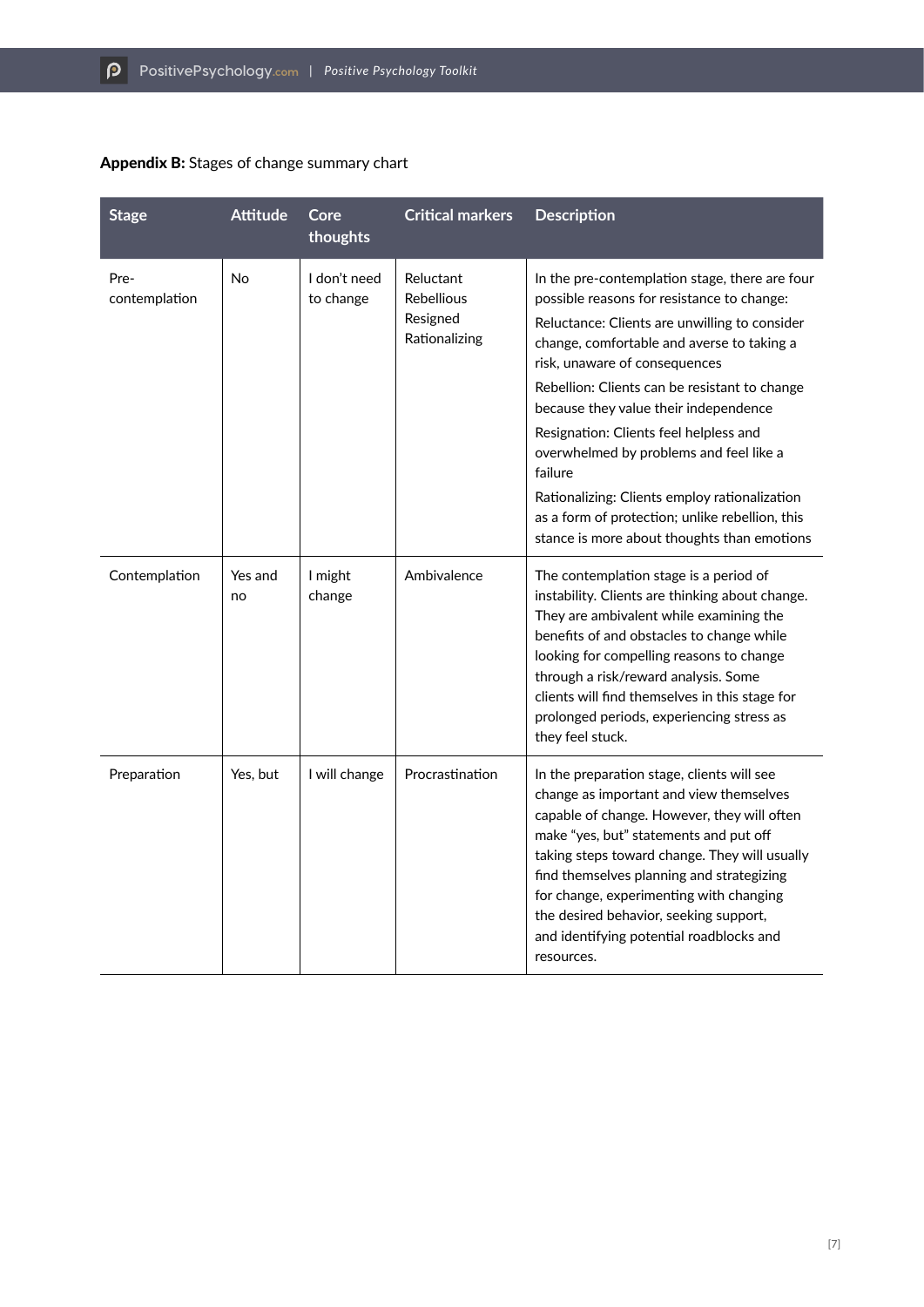| <b>Stage</b> | <b>Attitude</b> | Core<br>thoughts  | <b>Critical markers</b> | <b>Description</b>                                                                                                                                                                                                                                                                                                                                                                                                                                                                                                                                                                          |
|--------------|-----------------|-------------------|-------------------------|---------------------------------------------------------------------------------------------------------------------------------------------------------------------------------------------------------------------------------------------------------------------------------------------------------------------------------------------------------------------------------------------------------------------------------------------------------------------------------------------------------------------------------------------------------------------------------------------|
| Action       | Yes             | I am<br>changing  | <b>Behavioral Steps</b> | In the action stage, change is visible and<br>equated with progress. Alterations in<br>awareness, thought processes, emotions, and<br>self-image occur as clients exhibit diligence<br>and put a lot of effort into the process.<br>Most clients will experience setbacks and<br>periodically resume the old behavior in this<br>stage, which may halt the change process,<br>make them feel demoralized over occasional<br>"slips," and sometimes result in the client<br>giving up. These behaviors are a normal part<br>of the action stage and are not seen as a<br>failure or relapse. |
| Maintenance  | Yes             | I have<br>changed | Commitment              | In the maintenance stage, clients have<br>successfully changed the behavior and<br>accomplished their set goals, usually after<br>six months. The new behavior is habitual<br>and automatic and part of clients' lifestyles.<br>This can be a difficult stage, as clients can<br>become complacent, and the onset of<br>negative circumstances can influence their<br>commitment and threaten the sustained,<br>long-term effort if no maintenance strategy<br>is developed.                                                                                                                |

| <b>Termination stage</b> | In the termination stage, the new behavior is truly established, and the old behavior<br>does not present a threat or a temptation. Clients are confident and able to transfer<br>newly acquired skills to other situations. They do not identify with and cope well<br>with the old behavior.                                                                                |
|--------------------------|-------------------------------------------------------------------------------------------------------------------------------------------------------------------------------------------------------------------------------------------------------------------------------------------------------------------------------------------------------------------------------|
| Recycling                | Most clients will find themselves recycling through the stages of change in thoughts<br>and/or actions, which involves going back to the previous stage of change. This<br>is particularly true in stages marked by increased ambivalence about change. The<br>return to previous stages does not constitute relapse but presents opportunities<br>for new learning to occur. |
| Relapse                  | Relapse occurs only during the maintenance stage when the client returns to the<br>old behavior, which can be brief or permanent.                                                                                                                                                                                                                                             |